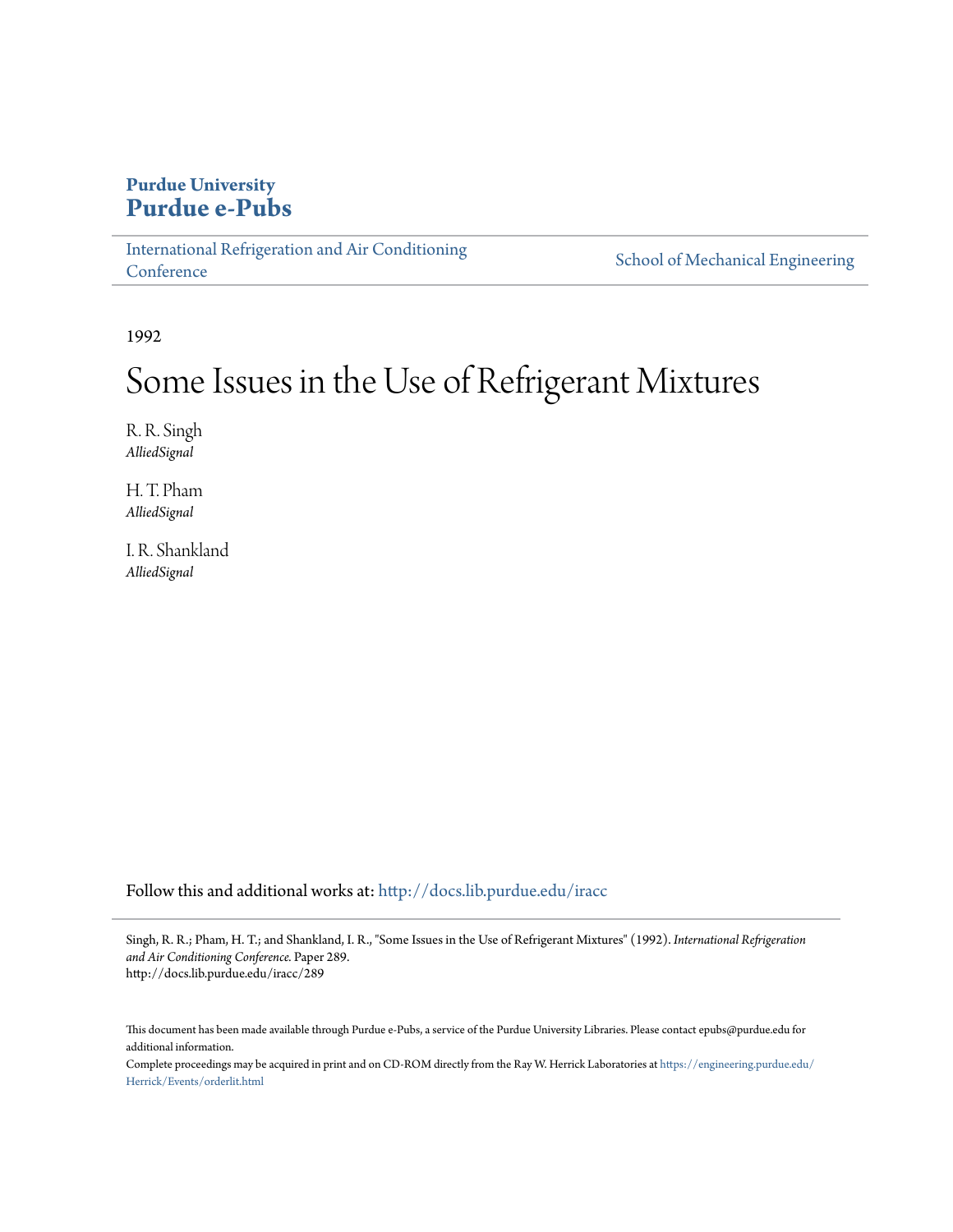# SOME ISSUES IN THE USE OF REFRIGERANT MIXTURES

R.R. Singh, H.T. Pham and I.R. Shankland

AlliedSignal, Inc. Buffalo Research Laboratory 20 Peabody Street Buffalo, New York 14210

# ABSTRACT

The use of refrigerant mixtures in refrigeration machines has been proposed in the technical literature. Some but not all of the arguments for and against the use of mixtures as refrigerants are examined in this study. An issue associated with use of blends is the segregation on leakage and the ensuing loss in capacity and performance change on repeated recharging with the original mixture. We have simulated this phenomenon by creating a variable vapor leak in a 30170 mixture of HFC-32/HFC-134a, which has been proposed recently as an R-22 replacement. The experiment shows that the fractionation depends on temperature and can give off potentially flammable vapors. The recharging process is simulated and the effect on refrigeration capacity is calculated as a function of leak rate and of numbers of recharging cycles. It is concluded that if leakage for 32-134a system is 10% of more of the charge, continual loss in capacity will occur even with recharging.

#### INTRODUCTION

The working fluids in the refrigeration industry have so far been either pure fluids or azeotropes which behave like pure fluids during the condensation and evaporation processes. The regulations on chlorofluorocarbons (CFCs) have prompted the development of environmentally acceptable replacements of these widely used working fluids in the refrigeration, solvent and foam industries. The HCFCs such as R-22 have been thought of as acceptable substitutes, but even these relatively benign molecules have now been targeted for eventual replacement. Due to this changing flux in the industry a large number of alternative schemes and ideas have been put forth, some of which involve use of mixtures as refrigerants. (Note: While azeotropes are also mixtures, in this paper we will use the word mixture or blend as one that denotes strictly nonazeotropic mixtures). The use of mixtures in refrigeration has been investigated for more than forty years<sup>(1)(2)(3)(4)</sup>. Refrigerant mixtures may find some application eventually, e.g. in Meutzner cycle where equipment is modified to take advantage of their evaporation - condensation characteristics. Regardless of the cycle used, a problem associated with blends is universally recognised, i.e., the fact that mixtures, during a leak, lose one component preferentially which may effect the refrigeration capacity and performance even if the system is recharged with the original composition of the mixture. One may reasonably expect that the leaking vapor would be more enriched in the more volatile phase and the refrigerant mixture remaining, even after recharging, will have lower vapor pressure and will consequently have low refrigeration capacity. In this paper, we report on such a segregation experiment with a suggested R-22 replacement, the 30/70 weight percent mixture of HFC-32/HFC-134a.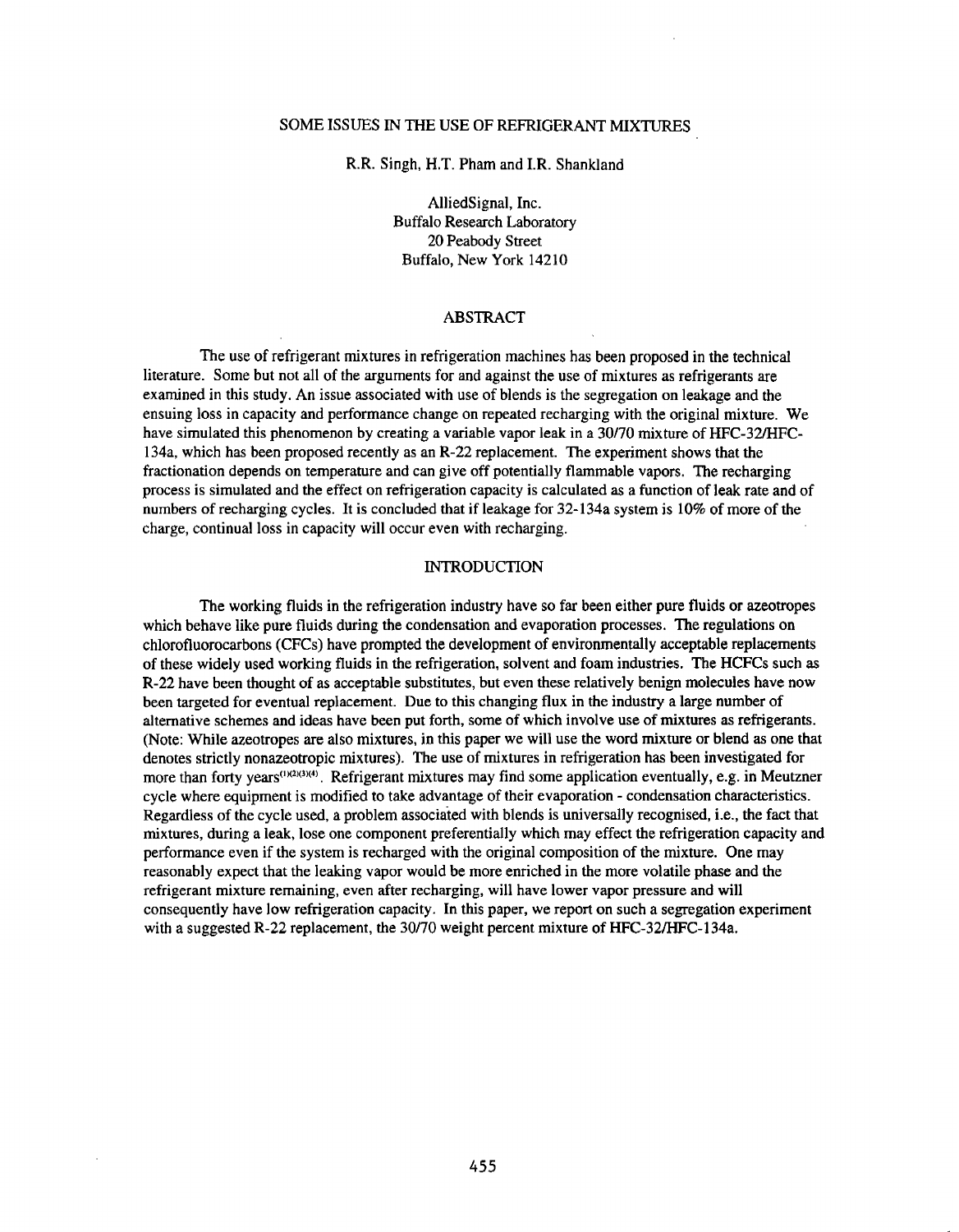# BLEND SEGREGATION MODEL

One consequence of the existence of a range of the condensation/evaporation temperature for a mixture is that there is always a certain amount of segregation, i.e., the vapor phase composition is enriched in the more volatile component compared to the liquid phase. During the course of vapor leak, the more volatile component is lost faster. If the system is recharged using the original composition, the vapor pressure of the resultant charge is still going to be lower than the original charge resulting in a loss in capacity. During several leak and recharge cycles, the problem of reduced capacity may get worse. While this phenomenon has been suggested before<sup>33</sup>, no quantitative data was reported. It was therefore decided to obtain quantitative estimates of the effect of leakage~recharge process on a model airconditioning cycle. The mixture was chosen as the 30170 weight percent mixture of 32/134a. This has been selected by an Air Conditioning &Refrigeration Institute working group as leading R-22 replacement candidate. This work was done in two parts. First, the mixture was loaded in a vessel at 15% liquid fill level<sup>(5)</sup> and a controlled and measured leak was created. The experiment was done at two temperatures -20°C and 40°C. The composition of the leaking vapor and remaining liquid was measured as a function of temperature and leakage rate. In the second part, a cycle simulation program was constructed which was based on the Carnahan-Starling-DeSantis equation-of-state and measured interaction parameter between 32 and 134a. This was used to model an air conditioning unit, where typically R-22 is used. The average evaporator and condenser temperatures were used to define reference temperatures as discussed in references 3 and 5. The mean condenser temperature was  $110^{\circ}$ F, evaporator was at 40°F with suction temperature of 60°F and the liquid was subcooled to 100°F. Figure 6 and 7 show the calculated COP and capacity versus composition.

The refrigeration capacity of the mixture is plotted in figure I as a function of composition. As expected the capacity match with R-22 is good for a 30170 weight percent 32/I34a mixture. Figure 2 shows that the COP of the mixture is close to that of R-22. Based on these two figures, it is not surprizing why the 30/70 weight percent 32/134a mixture is chosen as one of the R-22 alternatives. Figure 3 gives the temperature glides as a function of temperature and composition.

The fractionation data obtained from the leakage experiment were used to calculate the decrease in capacity as a function of leakage. Figure 4 and 5 show the equilibrium vapor compositions during the leakage process. Figures 6 and 7 depict change in the composition of the remaining charge during the leakage process. The critical flammability ratio of the 32/134a is 42 wt% I34a at room temperature in an ASTM E-681 apparatus with match ignition source, which is the ASHRAE standard-34 test method for flammability of refrigerants. The equilibrium vapor composition contained enough 32 to be termed flammable as seen in figures 3 and 4. Clearly for a safe nonflammable refrigerant, the 32 content of the mixture may have to be lowered and therefore, as can be seen from figure I, the capacity match with R-22 will no longer exist.

The model calculation assumed that after a certain amount of leakage, the charge would be made up using the original composition. Figure 8 and 9 show the loss in capacity for a 10% and 20% loss by leakage followed by recharging by the original composition of the mixture without taking into account that the capacity is also lost due to loss of charge. Literature reports show that the refrigeration capacity also depends significantly on the total charge<sup>(5)</sup>. Figure 10 and 11 show that the loss in capacity is continous and irreversible if the make up charge has the original composition. The magnitude of this <sup>p</sup>henomenon of course depends on the segregation characteristics and the temperature at which leakage occurs. For the 32/134a mixture studied here, even if the leak rate is as small as 10% before it is noticed and the charge made up, more than 1% of the original capacity is lost at each such event. Theoretically a make-up charge enriched in 32 above 30% might compensate for this effect. But this would entail hazards traceable to handling a flammable product and may also be difficult to implement on a routine basis.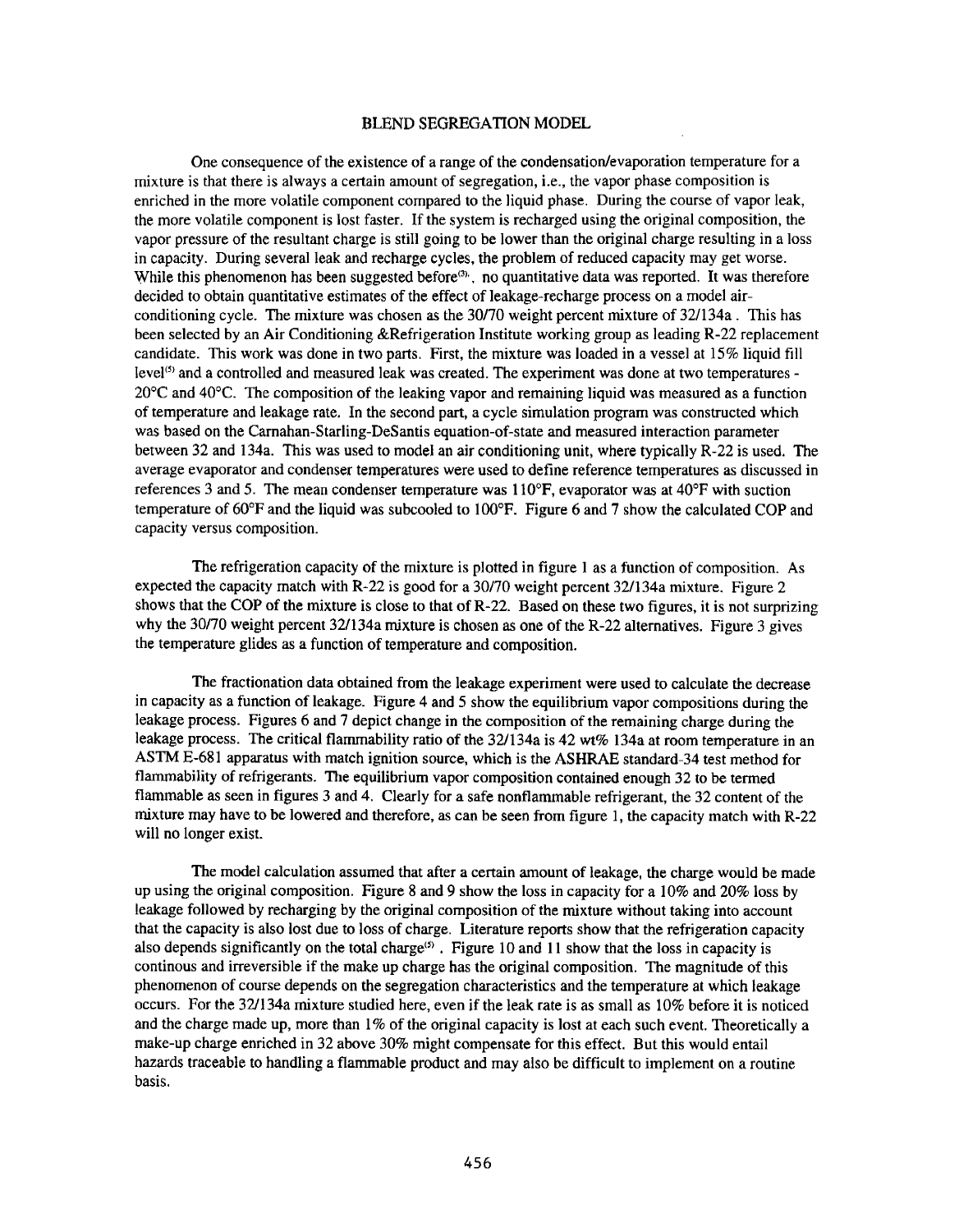# **CONCLUSIONS**

Some aspects of using blends in refrigeration machinery are considered. The mixture 32/l34a is studied as a R-22 replacement. The 30/70 composition may have flammable vapors during operation. Also the segregation behavior and its influence on the operating characteristics was studied at 10% and 20% loss rate and subsequent make up of the charge with the original stock. In case of any leak rate whatsoever, continual loss in capacity was seen, with the higher loss rates showing higher permanent loss in the refrigeration capacity.

# ACKNOWLEDGEMENT

Permission of the AlliedSignal, Inc. to publish this work is gratefully acknowledged. J. Batt and R.G. Richard provided the flammability data on 32/134a system.

### **REFERENCES**

- I. Ashley, C.M. Mixed Refrigerant System, U.S. Patent 2,492,725, Dec. 27, 1949.
- 2. McLinden, M.O. and Rademacher R., International Journal of Refrigeration, Nov. 1987.
- 3. Hughes, H.M. paper presented at International CFC and Halon Alternatives Conference, Dec. 1991.
- 4. Atwood, T. preprint Hl-85-18 No.1, ASHRAE Transactions 1985, V.91, Pt.2.
- 5. Mulroy, W.J. and Didion D.A., NIST Report NBSIR 83-2756 (April 1983).

 $\overline{1}$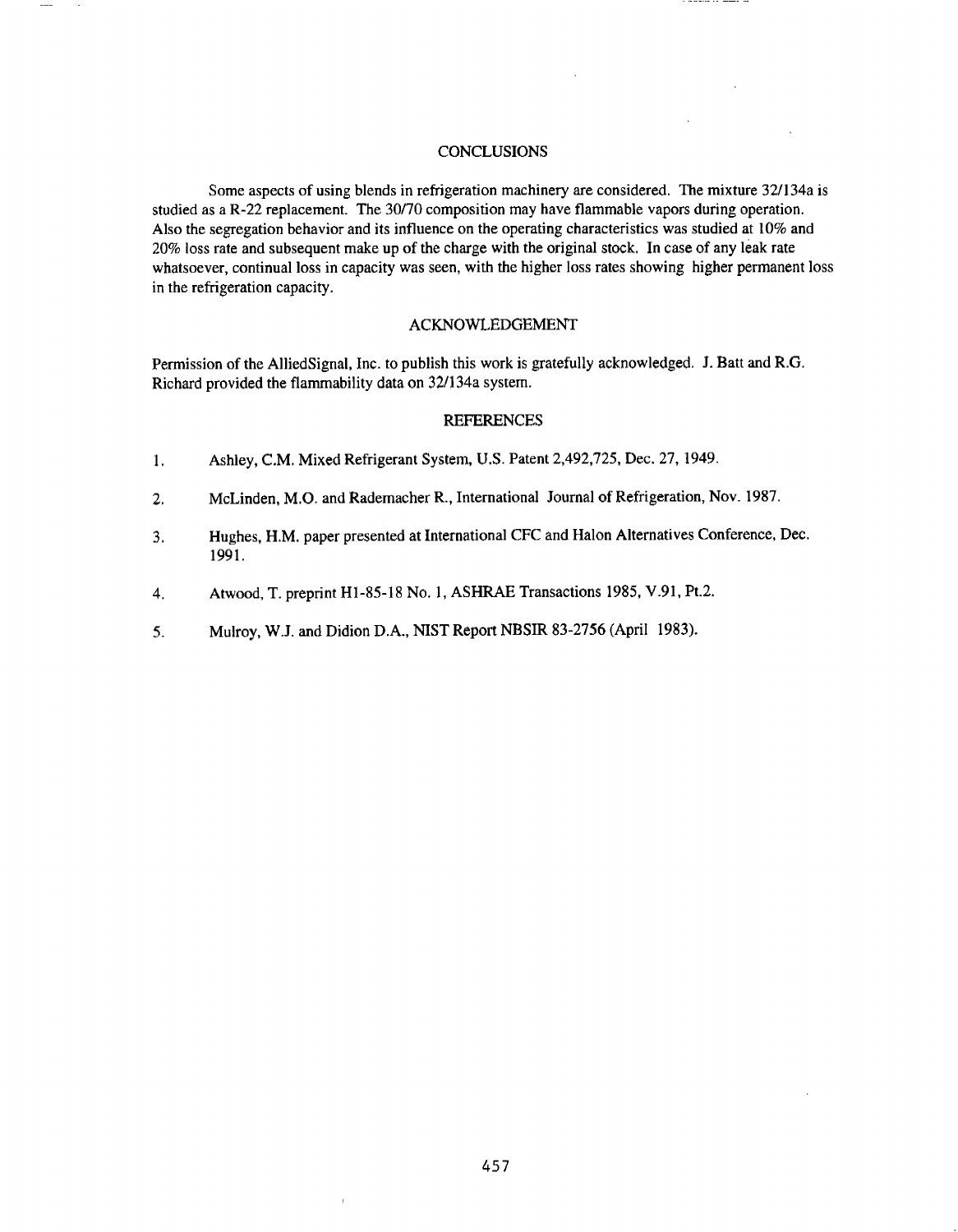

Figure 1



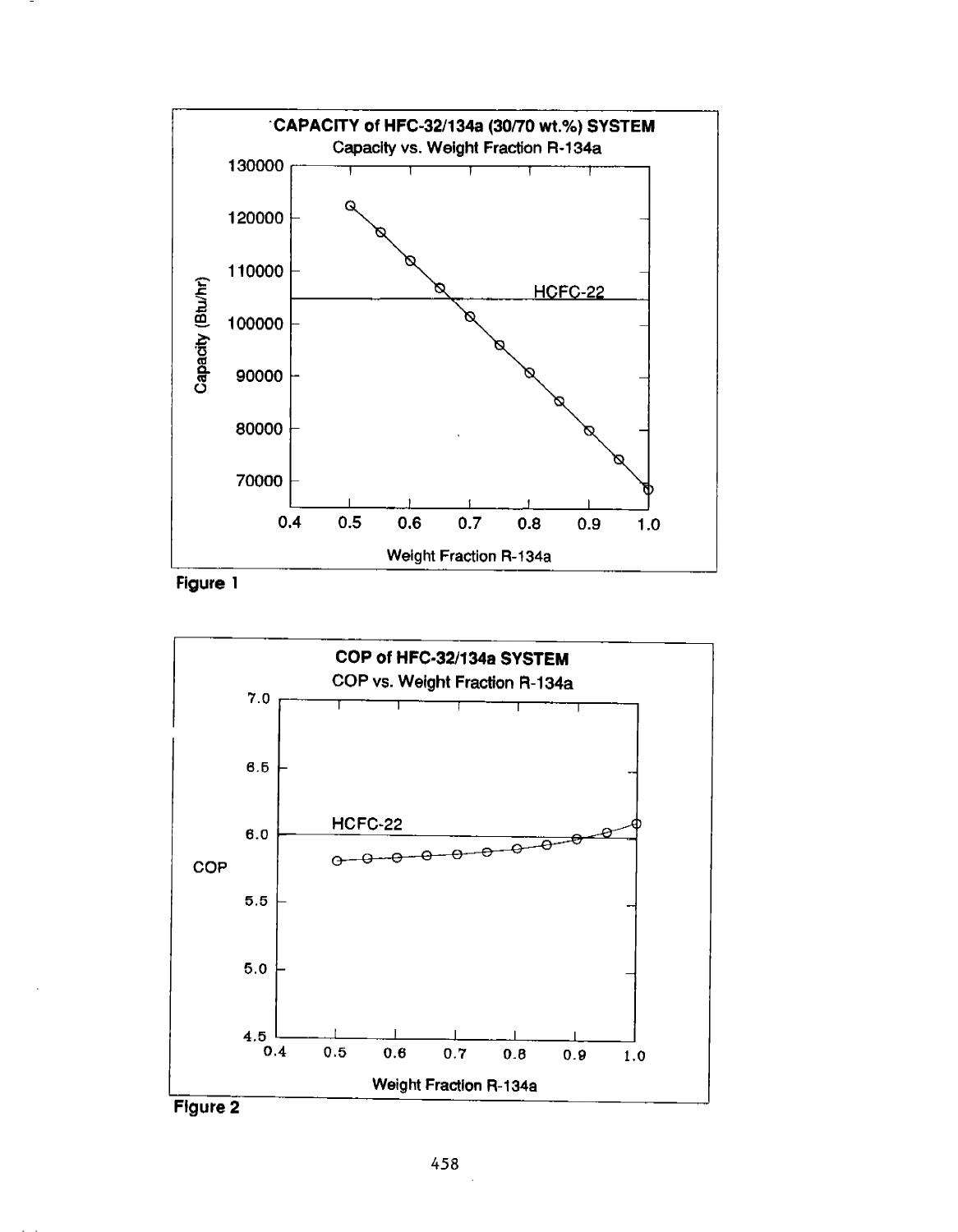





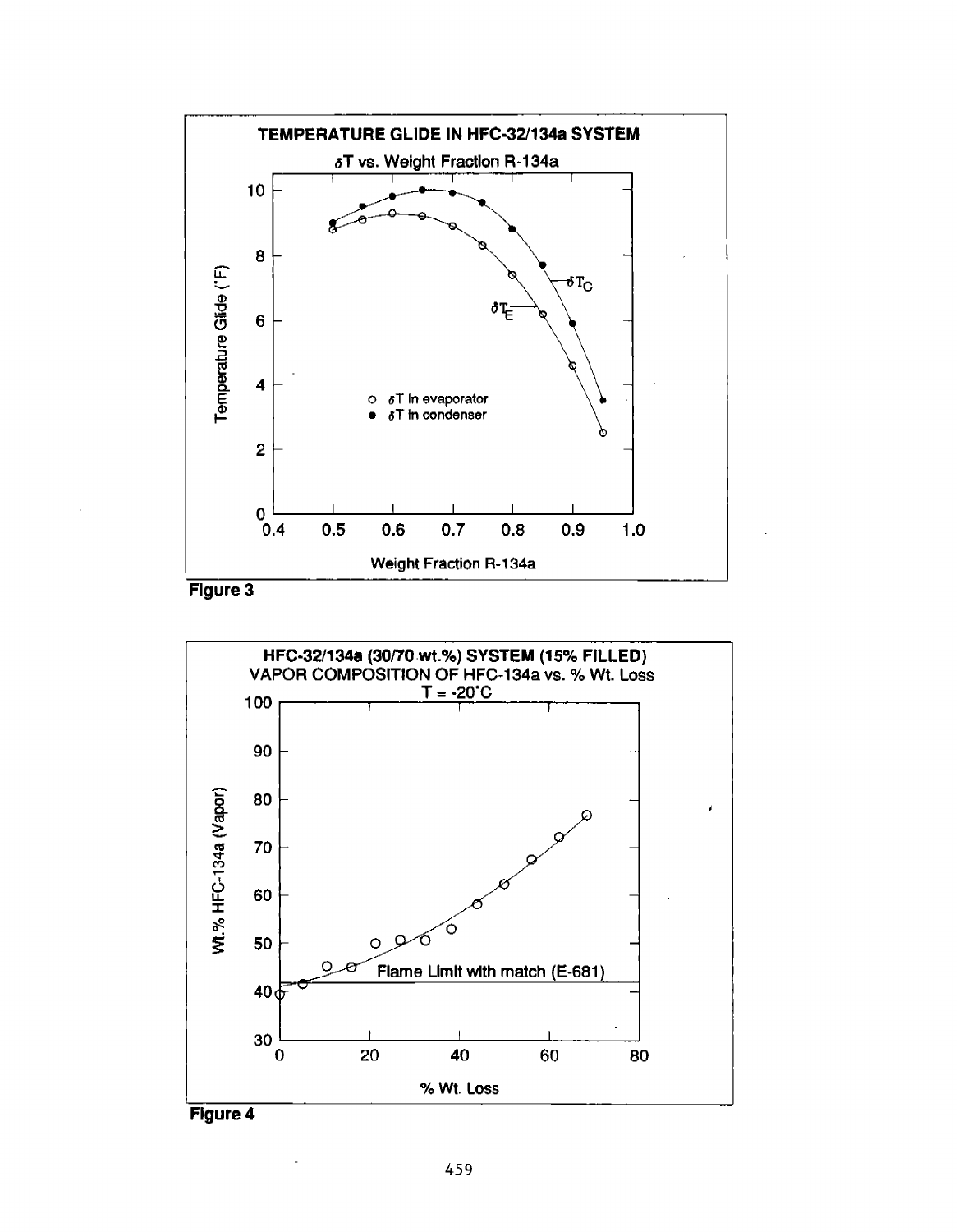

Figure 5

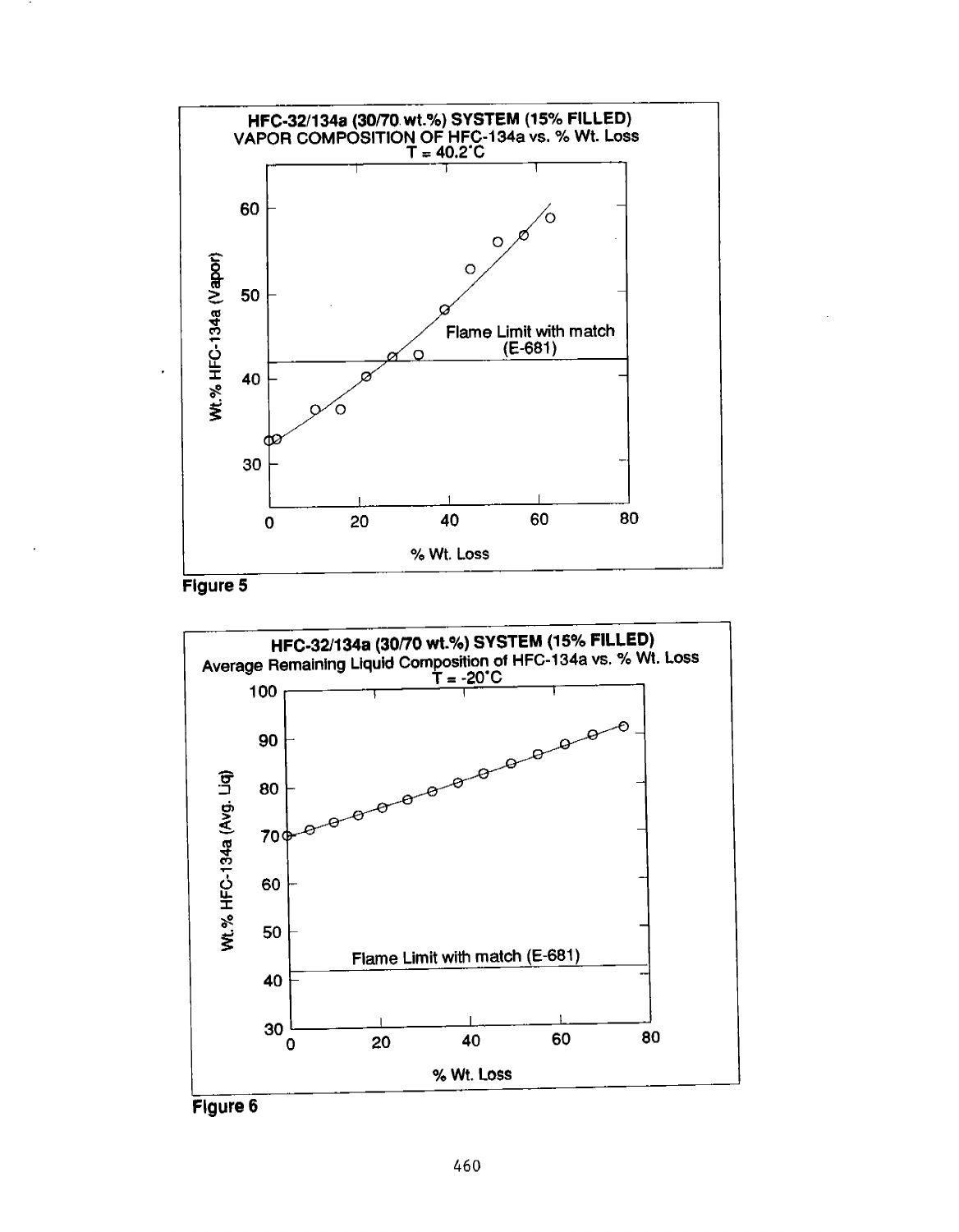



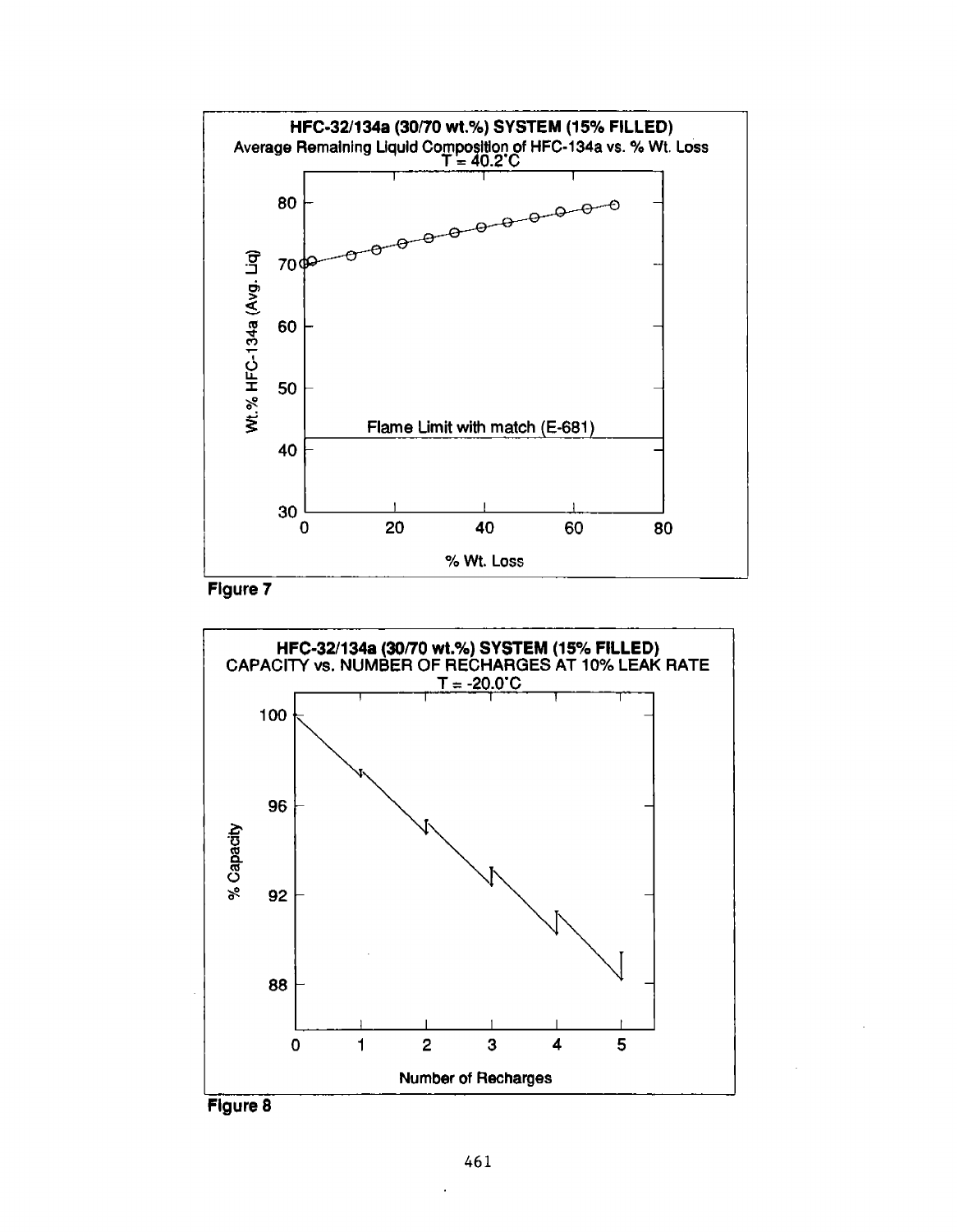

Figure 9



Figure 10